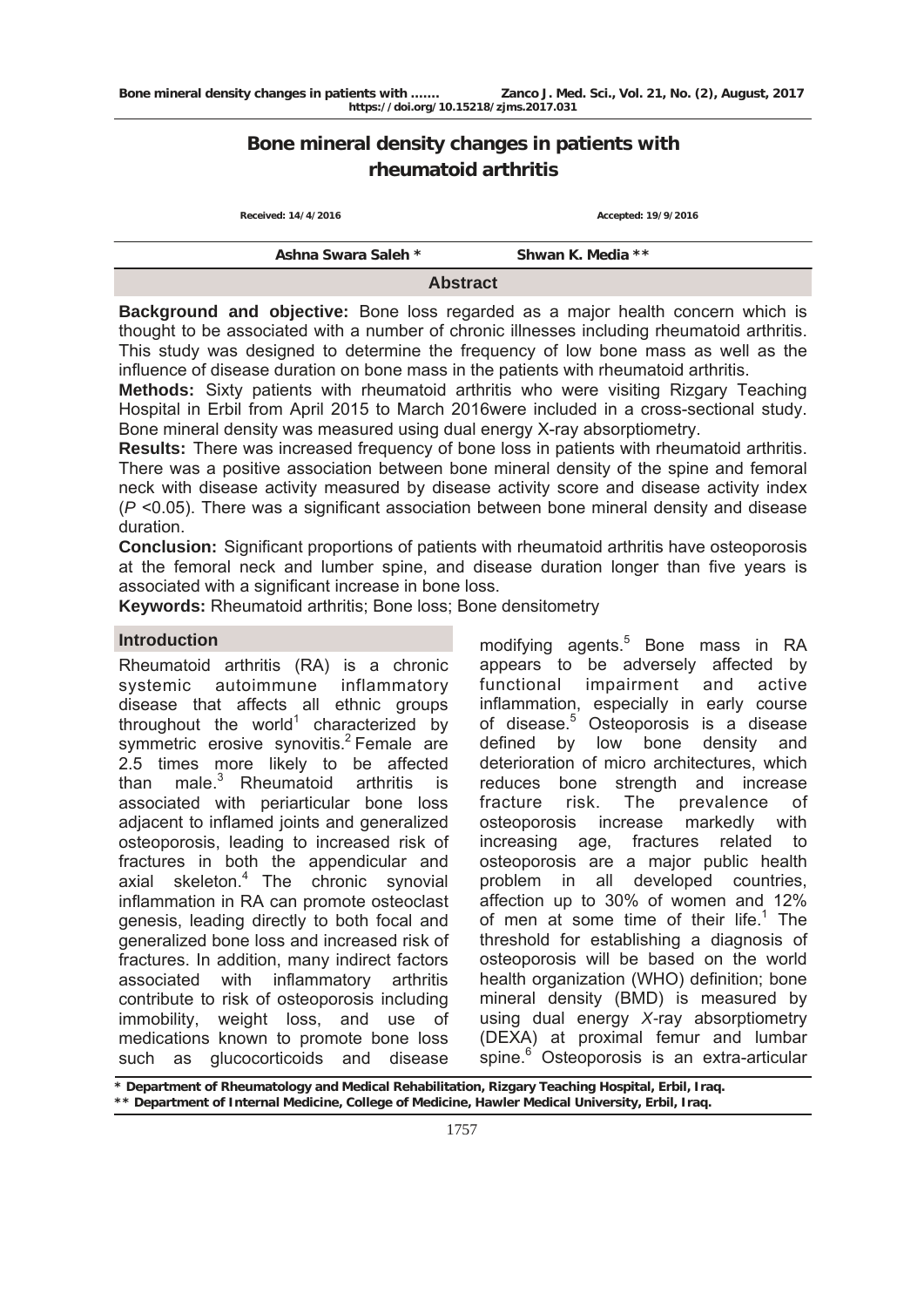complication of rheumatoid arthritis. Decrease bone mineral density (BMD) plus an Increase of both hip and vertebral fractures in patients with RA compared with patients without RA has been demonstrated in several studies.<sup>7,8</sup> The Disease Activity Score 28 (DAS28) is a major scoring system for evaluating disease activity of RA. The initial development of DAS was reported by van der Heijde et al. in 1990 and 1992, and then DAS was modified by a group of investigators from the Netherlands.<sup>9</sup> The use of DAS28 is officially recommended by the European League against Rheumatism (EULAR) for evaluating disease activity and the improvement in disease activity in clinical trials and also in daily clinical practice. DAS28 is calculated according to the formula that is composed of the number of tender joints and swollen joints, patient's global assessment of disease activity on a visual analogue scale (VAS), and erythrocyte sedimentation rate (ESR), or C-reactive protein  $(CRP)$ . In clinical practice, CRP and ESR are used in monitoring disease activity and response to the treatment. CRP is one of the best indicators of the acute phase response to inflammation, because it may increase to 1,000 fold during an acute phase reaction. Increased values are found in chronic and acute inflammation.<sup>10</sup> This study was designed to assess the frequency of bone loss with RA in patients living in Erbil city as no similar studies has been conducted before in Kurdistan region.

# **Methods**

This cross-sectional study was carried out in the Rheumatology and Medical Rehabilitation Department of Rizgary Teaching Hospital in Erbil City from April 2015 to March 2016. Sixty patients who fulfilled EULAR-ACR-2010 and ACR 1987 criteria for RA were chosen by convenience method of sampling. The exclusion criteria included those patients who had metabolic and endocrine disease (hypothyroidism and hyperthyroidism), other inflammatory

**https://doi.org/10.15218/zjms.2017.031**

diseases like systemic lupus erythematosis, inflammatory bowel diseases, patients who had BMI less than 19, patients less than 16 years and above 55 years of age, patients with chronic alcoholism, who were pregnant and those who were on certain drugs such as cyclosporine, prednisolone >5 mg, thyroxin, heparin, and anticonvulsants. Data were collected and recorded on a specially designed questionnaire after getting verbal consent from the patients. Laboratory investigations were done to estimate ESR, latex test. Bone mineral density was measured for all patients using DEXA at proximal femur and lumbar spine to diagnose osteoporosis according to world health organization definition. T-score = 1 standard deviation (SD) consider normal, T-score between- 1 to >-2.5 consider osteopenia T-score ≤-2.5 consider osteoporosis. The activity of disease was assessed by DAS28 and CDAI parameters. Based on DAS28 patients were graded as in remission <2.6, low active <3.2, moderate 3.2-5.1 and highly active >5.1 and for CDAI were entitled into in remission <2.8, low active<10, moderate 10-22 and highly active >22.The influence of disease duration on BMD was assessed by comparison of the BMD values between patients with disease duration of less than two years with those with disease duration of 2-5 years as well as with patients with a disease duration longer than five years. Drug therapy was noted. The data were managed by Excel using Chi-square test. A *P* value less than 0.05 was considered statistically significant. The study protocols of the original research projects and the current study were approved by the Research Ethics Committee at the College of Medicine of Hawler Medical University.

# **Results**

A total of 60 participants joined the study; 93.3% of them were female and 6.7% were male. The female to male ratio was 14:1. The mean age  $\pm$  SD were 42.2  $\pm$  9.3 years, the age of participants was ranging from 24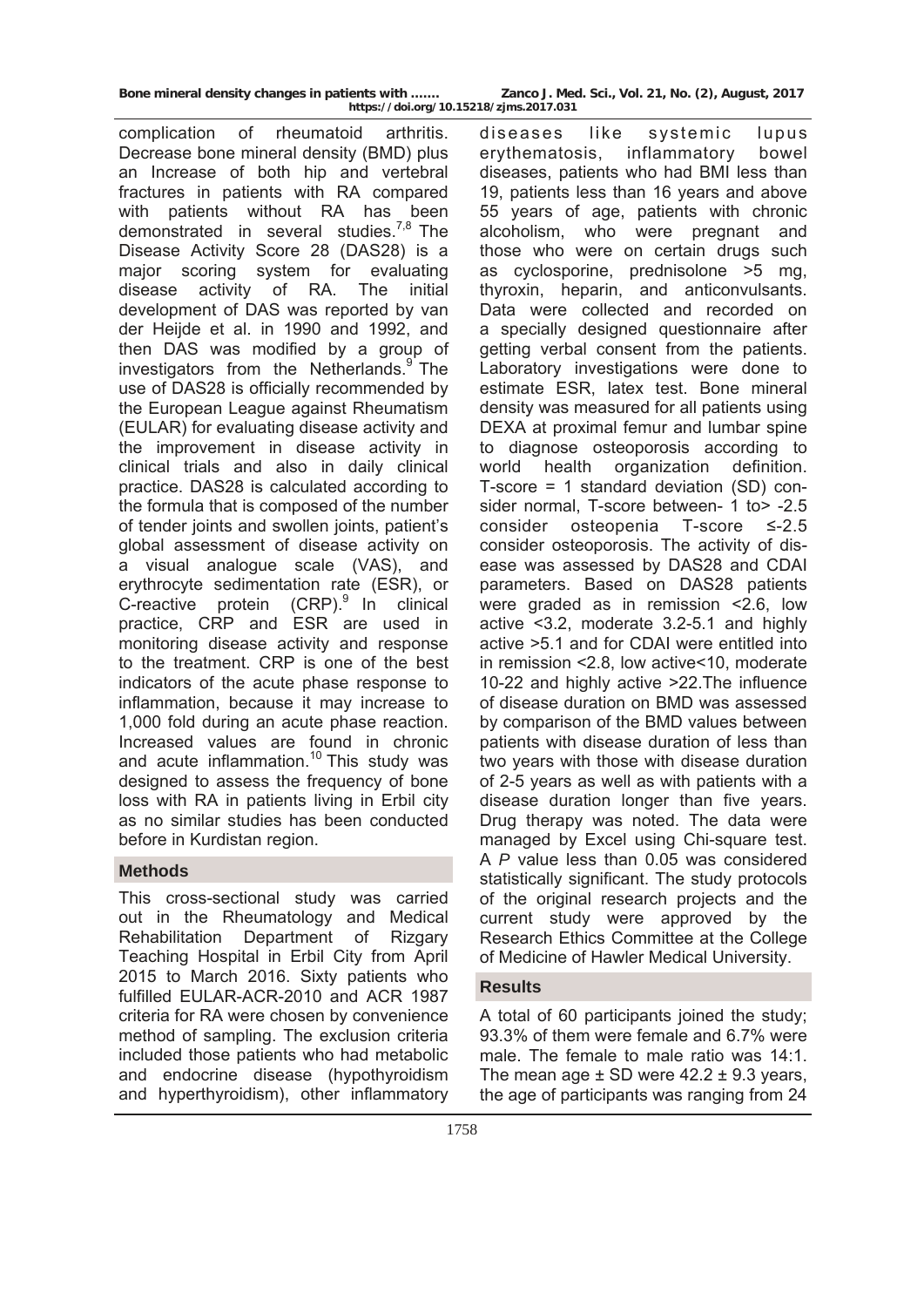to 55 years. Most of the study participants were female, non-smoker, having RA for less than two years, with sun-exposure of less than 20 minutes and walking for less than half an hour per day. Most of the participants had negative rheumatoid factor and family history of RA;

they were receiving DEMARD and steroids as the first treatment option, with regular compliance, morning stiffness of less than one hour associated with high DAS 28 levels and remission CDAI results (Table 1).

| <b>Variables</b>           | <b>Categories</b>        | No.            | $\%$ |
|----------------------------|--------------------------|----------------|------|
| Gender                     | Male                     | $\overline{4}$ | 6.7  |
|                            | Female                   | 56             | 93.3 |
| Disease duration           | < 2 years                | 27             | 45   |
|                            | $2 - 5$ years            | 12             | 20   |
|                            | > 5 years                | 21             | 35   |
| Smoking                    | Yes                      | $\overline{7}$ | 11.7 |
|                            | <b>No</b>                | 53             | 88.3 |
| Sun exposure               | $\geq 20$ min            | 20             | 33.3 |
|                            | $< 20$ min               | 40             | 66.7 |
| Walking                    | $\geq 30$ min            | 14             | 23.3 |
|                            | $<$ 30 min               | 46             | 76.7 |
| <b>Current medications</b> | Steroids                 | $\overline{4}$ | 6.7  |
|                            | <b>DEMARD</b>            | 13             | 21.7 |
|                            | DEMARD + Biologics       | 19             | 31.7 |
|                            | <b>DEMARD + Steroids</b> | 23             | 38.3 |
|                            | None                     | $\mathbf{1}$   | 1.7  |
| Compliance                 | Regular                  | 41             | 68.3 |
|                            | Irregular                | 19             | 31.7 |
| Family history             | Positive                 | 26             | 43.3 |
|                            | Negative                 | 34             | 56.7 |
| Morning stiffness          | $<$ 1 hour               | 46             | 76.7 |
|                            | $\geq$ 1 hour            | 14             | 23.3 |
| Rheumatoid factor          | Positive                 | 28             | 46.7 |
|                            | Negative                 | 32             | 53.3 |
| <b>DAS-28</b>              | Remission                | 12             | 20   |
|                            | Low                      | 5              | 8.3  |
|                            | Moderate                 | 12             | 20   |
|                            | High                     | 31             | 51.7 |
| <b>CDAI</b>                | Remission                | 28             | 46.7 |
|                            | Low                      | 10             | 16.7 |
|                            | Moderate                 | $\,6$          | 10   |
|                            | High                     | 16             | 26.7 |

**Table 1:** Descriptive data of participants.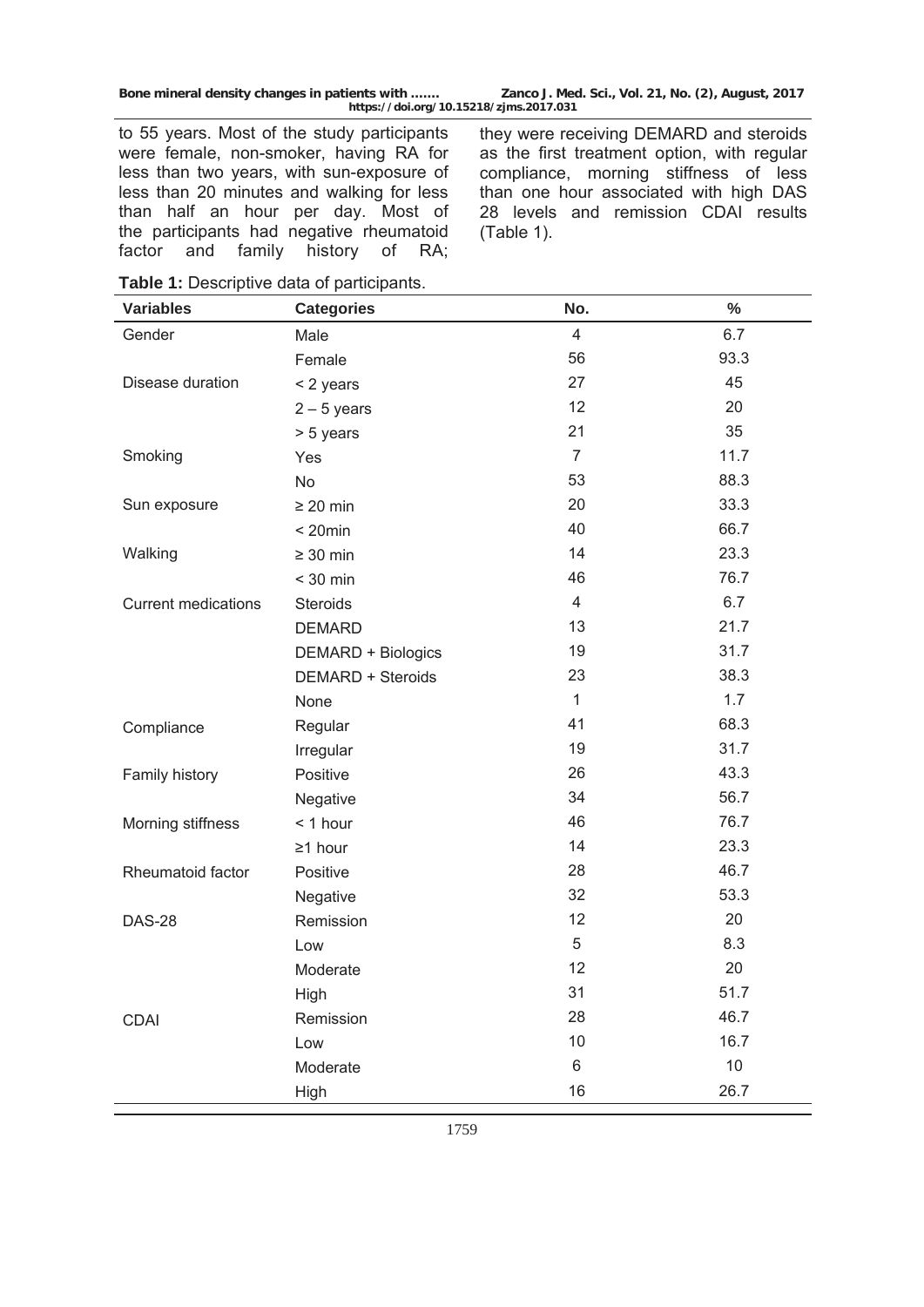**BMD Spine** 

There was a significant statistical association between BMD spine and duration of disease, CDAI and DAS28. Totally 8 cases (13.3%) had osteoporosis in lumber spine, while 13 cases (21.6) had osteopenia. Most of the patients with normal BMD spine had the disease for less than two years in contrast to patients with osteopenia and osteoporosis who had the disease for more than five years. The large

percentage of participants with normal BMD spine were in remission phase according to CDAI and DAS 28 results while most of osteopenia and osteoporosis cases had moderate or high CDAI and DAS levels. There was a non-significant statistical relationship between BMD spine and gender and smoking. The majority of participants were non-smoker and female (Table 2).

|                |           |                          | <b>BMD Spine</b>      |                         |         |
|----------------|-----------|--------------------------|-----------------------|-------------------------|---------|
| <b>Measure</b> | Category  | <b>Normal</b><br>No. (%) | Osteopenia<br>No. (%) | Osteoporosis<br>No. (%) | P value |
| Gender         | Male      | $2(50\%)$                | 1(25%)                | 1(25%)                  |         |
|                | Female    | 37 (66.1%)               | 12 (21.4%)            | 7(12.5%)                | 0.73    |
| Smoking        | Yes       | $4(57.1\%)$              | 0(28.6%)              | 3(14.3%)                |         |
|                | <b>No</b> | 35 (66%)                 | 11 (20.8%)            | $7(13.2\%)$             | 0.88    |
| <b>CDAI</b>    | Remission | 22 (78.6%)               | 3(10.7%)              | 3(10.7%)                |         |
|                | Low       | 7(70%)                   | 2(20%)                | $1(10\%)$               |         |
|                | Moderate  | 4(66.7%)                 | $0(0\%)$              | 2(33.3%)                | 0.01    |
|                | High      | 6(37.5%)                 | $8(50\%)$             | 2(12.5%)                |         |
| <b>DAS 28</b>  | Remission | 12 (100%)                | $0(0\%)$              | $0(0\%)$                |         |
|                | Low       | 1(20%)                   | 2(40%)                | 2(40%)                  |         |
|                | Moderate  | 10 (83.3%)               | 2(16.7%)              | $0(0\%)$                | 0.01    |
|                | High      | 16 (51.6%)               | 9(29%)                | $6(19.4\%)$             |         |
| Duration       | < 2 years | 26 (96.3%)               | $0(0\%)$              | 1(3.7%)                 |         |
|                | 2-5 years | $6(50\%)$                | 4(33.3%)              | 2(16.7%)                | 0.001   |
|                | > 5 years | 7(33.3%)                 | 9(42.9%)              | 5(23.8%)                |         |
|                |           |                          |                       |                         |         |

|  | <b>Table 2: Association between BMD Spine and different measures.</b> |  |  |  |  |
|--|-----------------------------------------------------------------------|--|--|--|--|
|--|-----------------------------------------------------------------------|--|--|--|--|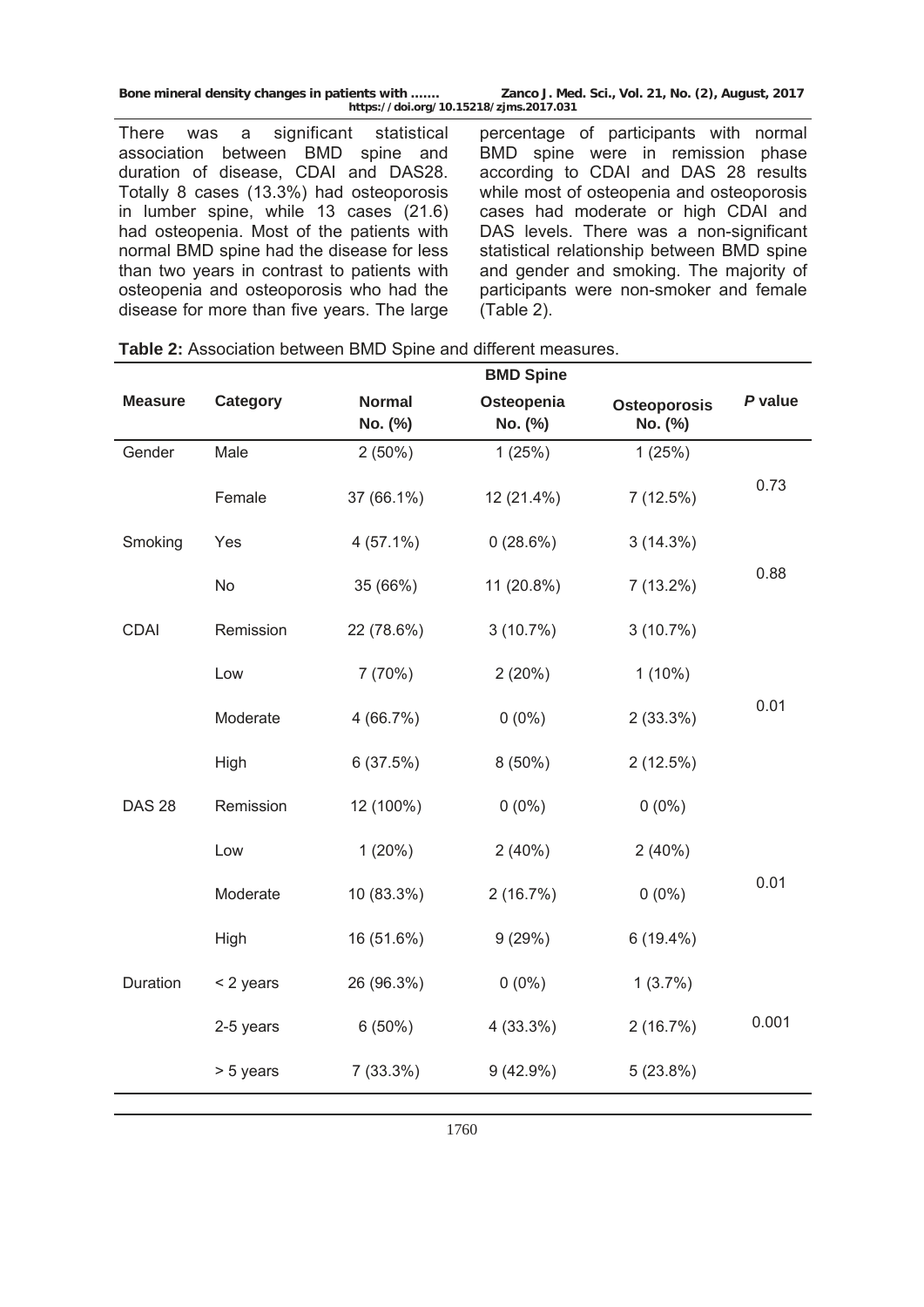Except for smoking, there was a significant statistical association between BMD of the femoral neck and all associated features. The frequency of OP and osteopenia in FN (femoral neck) were 23.3% (14 cases), 28.3% (17cases) respectively. Most of the patients with normal BMD the disease for less than two years in reverse to patients with osteoporosis who had the disease for more than five years.The largest proportion of participants with normal BMD spine were in remission phase according to CDAI results while most of osteopenia and osteoporosis cases had moderate or high CDAI levels. Approximately 70% of osteopenia and osteoporosis conditions had high DAS readings in contrast to only 30% of normal BMD participants (Table 3).

|                  |              | <b>BMD Femoral Neck</b> |                       |                         |         |
|------------------|--------------|-------------------------|-----------------------|-------------------------|---------|
| <b>Measure</b>   | Category     | <b>Normal</b><br>No.(%) | Osteopenia<br>No. (%) | Osteoporosis<br>No. (%) | P value |
| Gender           | Male         | $0(0\%)$                | 1(25%)                | 3(75%)                  |         |
|                  | Female       | 29(51.8)                | 16 (28.6%)            | 11 (19.6%)              | 0.03    |
| Smoking          | Yes          | $4(57.1\%)$             | $0(0\%)$              | 3(42.9%)                |         |
|                  | <b>No</b>    | 25 (47.2%)              | $17(32.1\%)$          | $11(20.8\%)$            | 0.16    |
| <b>CDAI</b>      | Remission    | 20 (71.4%)              | 3(10.7%)              | 5(17.9%)                |         |
|                  | Low          | $4(40\%)$               | $4(40\%)$             | 2(20%)                  |         |
|                  | Moderate     | 1(16.7%)                | $3(50\%)$             | 2(33.3%)                | 0.03    |
|                  | High         | 4(25%)                  | 7(43.8%)              | 5(31.3%)                |         |
| <b>DAS 28</b>    | Remission    | 8(66.7%)                | 3(25%)                | $1(8.3\%)$              |         |
|                  | Low          | $2(40\%)$               | 1(20%)                | 2(40%)                  |         |
|                  | Moderate     | 10 (83.3%)              | $1(8.3\%)$            | $1(8.3\%)$              | 0.03    |
|                  | High         | 9(29%)                  | 12 (38.7%)            | 10 (32.3%)              |         |
| Duration         | < 2 years    | 19 (70.4%)              | 7(25.9%)              | $1(3.7\%)$              |         |
|                  | 2-5 years    | 5(41.7%)                | 5(41.7%)              | 2(16.7%)                | 0.001   |
|                  | > 5 years    | 5(23.8%)                | 5(23.8%)              | 11 (52.4%)              |         |
| <b>BMD Spine</b> | Normal       | 26 (66.7%)              | 10 (25.6%)            | 3(7.7%)                 |         |
|                  | Osteopenia   | $2(15.4\%)$             | $5(38.4\%)$           | 6(46.2%)                | 0.001   |
|                  | Osteoporosis | 1(12.5%)                | 2(25%)                | 5(62.5%)                |         |

| <b>Table 3:</b> Association between BMD Femoral neck and different measures. |  |  |  |
|------------------------------------------------------------------------------|--|--|--|
|------------------------------------------------------------------------------|--|--|--|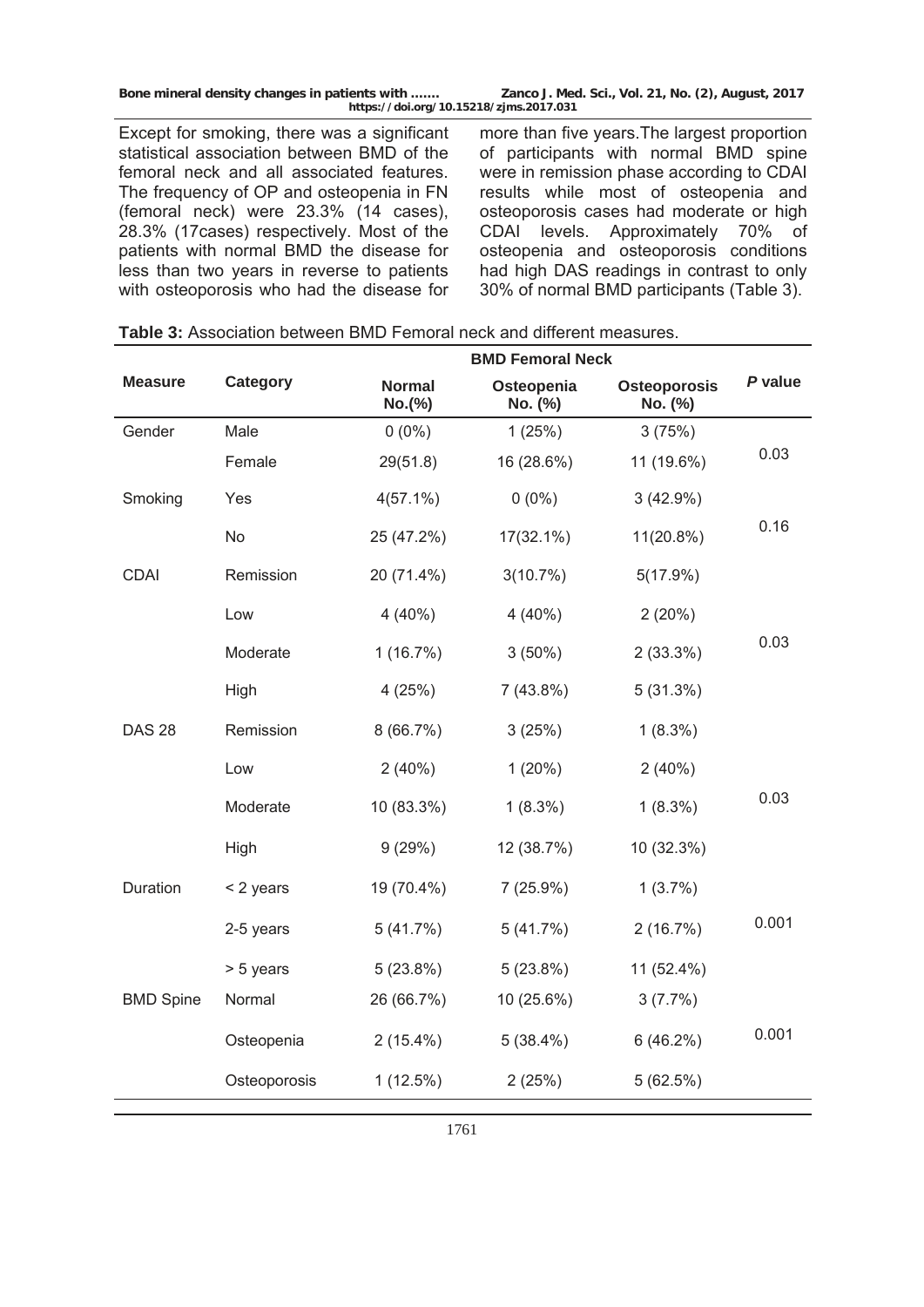## **Discussion**

Osteoporosis (OP) has frequently been described in patients with RA and longitudinal studies have documented increased rate of bone loss in RA patients.12,13 Hence we investigated prospectively the occurrence of osteoporosis and bone loss in RA patients and its association with disease activity. Furthermore, we estimated BMD in relation to disease duration. Our results show that osteoporosis occurred in 23.3% and 13.3% in the femoral neck and spine, respectively. This finding is more than Haungeberg *et al.*, in a study of RA patient aged 20-70 years with a mean disease duration of 13 years, found OP at FN and LS in 14.7% and 16.8% of cases, respectively.<sup>14</sup> Our finding is less than that found in the study done in Iran in which 40.4% of cases had OP.<sup>15</sup> In that study, the frequency of OP at the FN and LS were 34.9% and 25%, respectively. This difference could be due to life- style, treatment option, lack of regular exercise and sun exposure. Additionally, in most other similar studies the prevalence of OP in RA has been higher than expected. A study in a cohort of general Chinese men has shown a significant association between RA and OP: the men with RA had a significant higher preva-lence of OP (21.62% in RA group vs8.36% in the non-RA group,  $P = 0.005$ .<sup>16</sup> Our findings were consistent with other studies reported that RA was associated with OP, a previous study has shown that there is a higher prevalence of OP in a group of Korean female RA patients (22.1%) compared with the healthy control group  $(11.4\%)$ .<sup>17</sup> Similarly, cohort study of 394 female patients with RA compared to control also revealed doubled preva-lence of OP.<sup>18</sup> A study focusing on young patients with RA.<sup>19,20</sup> In our study, we found that patients diagnosed with RA had significantly reduced bone mass (osteopenia) in spine and FN 21.6%, 28.3% respectively, this is close to Haungeberg *et al.*, In a study of RA patient aged 20-70 years with a mean disease

duration of 13 years, found the prevalence of reduced bone mass was 27.6% at FN, and 31.6% at LS.<sup>14</sup> The etiology of reduced bone mass in RA is multifactorial, including lifestyle risk factors and disease-related determinants. Persistently high levels of inflammation, low levels of physical activity and use of corticosteroids are associated with increased risk of bone loss. <sup>12, 13, 21-26</sup> Our study also shows a positive association between BMD changes in RA patients and disease activity indicating higher DAS28 and CDAI in osteopenia and osteoporosis cases. This is in agreement with another study that has evaluated BMD and disease activity in RA patients as done in Birmingham 1996. Our finding did not match with the study done in Cairo, Egypt  $2011^{27}$  which state that BMD changes do occur in patients with early RA, and are not necessarily correlated with disease activity (DAS-28). It is important to mention that disease duration of more than five years is associated with bone loss in particular at FN regardless of treatment. Most of the patients with normal BMD of spine and FN had disease duration for less than two years in reverse to patients with osteoporosis who had the disease for more than five years. This was matched with other study done in Iran 2005.<sup>28</sup> Finally, we found that there was statistically significant difference between BMD FN and spine, OP were more frequent in FN it could be ascribed to osteoarthritis of the spine (osteoarthritis affect spine earlier than FN, in turn, lead to false increase of BMD), atherosclerosis of the aorta, and vertebral deformities, which increase the measured BMD and thus obscure a possible relation between potential predictors and 'true' BMD.<sup>29</sup> The same mechanism might explain the lower percentage of variance explained by the final model of spine BMD compared with hip BMD. Because of the difficult interpretation of a spine BMD measurement, recent recommendations prefer the measurement of BMD in the hip to other sites.<sup>30</sup> There were some weak points in our study, it was a prospective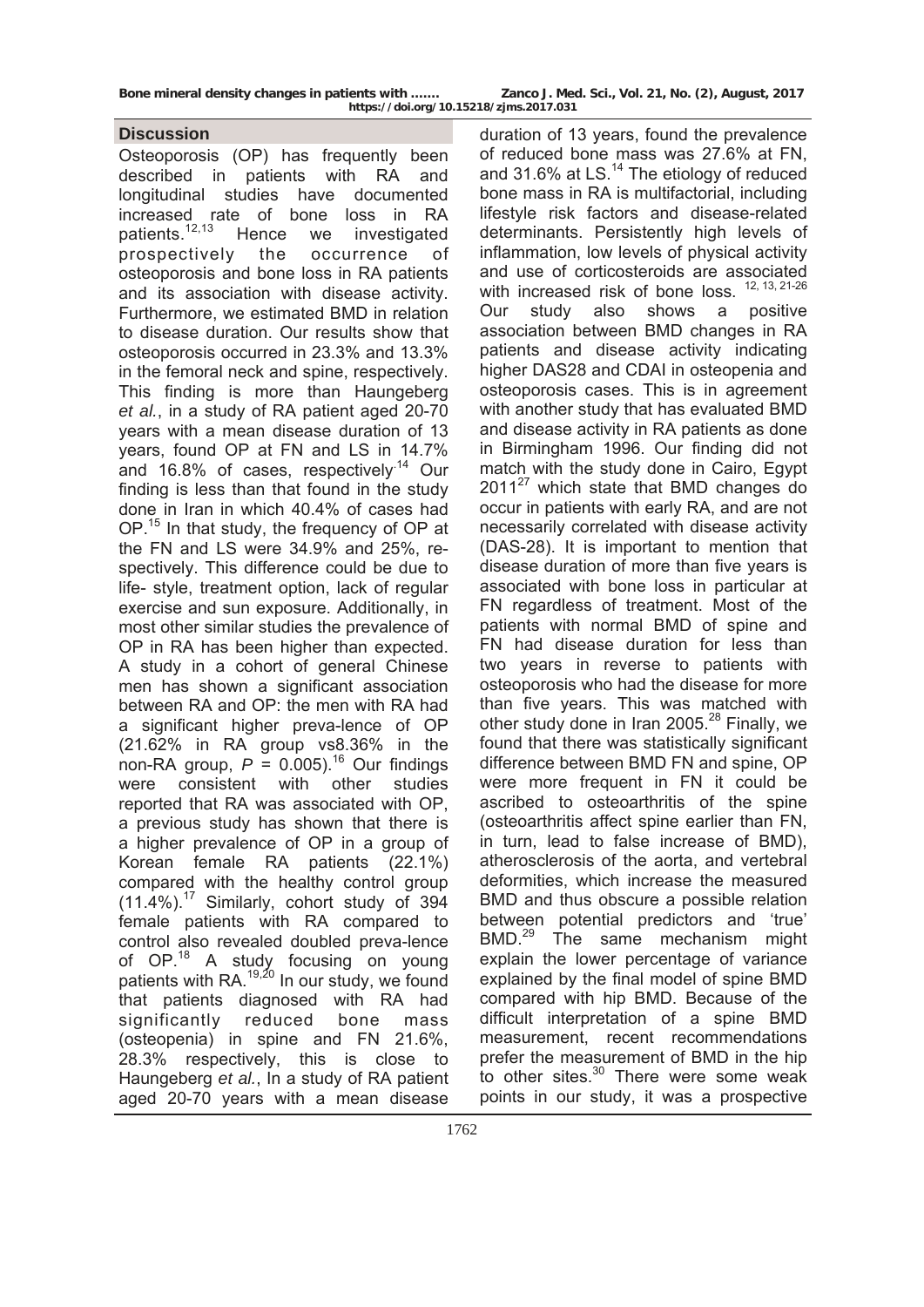cross-sectional study, and the sample size was relatively small. Furthermore, the selection of cases was not through random sampling, and certainly, there was selection bias. Thus more study is required to know the exact pathophysiology of bone loss in RA patient.

#### **Conclusion**

The results of this study indicate that a significant proportion of patients with RA have OP at the FN and LS, and disease duration longer than five years is associated with a significant increase in bone loss. Further longitudinal studies are required to know the exact pathophysiology of bone loss in RA patients. More interventional studies are required to investigate treatment option to prevent OP in RA patients.

#### **Conflicts of interest**

The authors report no conflicts of interest.

#### **References**

- 1. Doherty M, Lanyon P, Ralston SH. Rheumatoid arthritis. In: Boon NA; College NR; Walker BR; Hunter JAA (editors). Davidson's principles and practice of medicine, 20<sup>th</sup> ed. New York: Churchill Livingstone; 2006. P.1101-6.
- 2. Taysi S, Polat F, Gul M, Sari RA, Bakan E. lipid peroxidation, some extracellar antioxidants and antioxidant enzymes in serum of patients with rheumatoid arthritis. RheumatolInt 2002;21:200-4.
- 3. Heimick CG, Flson DT, Lawrence RC .National Arthritis Data, work group (Jan.2008)."Estimate of the prevalence of arthritis and other rheumatic conditions in the US. part I . Arthritis Rheumatism 58(1):15-25.
- 4. Tehlirian CV, Bathon JM. Clinical and laboratory manifestations.IN: Klippel JH, Stone JH, White PH. Primer on the rheumatic diseases. New York: Springer Science & Business Media; 2008. P.114- 21.
- 5. Aizer J, Reed G, Onofrie A, Harrisson MJ. Predictors of density testing in patients with rheumatoid arthritis. Rheumatol Int 2009; 29:897- 905.
- 6. Richards JS, Peng J, Amdur RI. Dual energy x-ray absorptiometry and rheumatoid arthritis. J ClinDensitom 2009; 12:434-40.
- 7. Spector TD, Hall GM, McCloskey EV, Kanis JA. Risk of vertebral fracture in women with rheumatoid arthritis . BMJ 1993;306:558.
- 8. Huusko TM, KarppiP ,Avikainen H, Sulkava R. Threefold increase risk of hip fractures with

 rheumatoid arthritis incentralfinland. Ann Rheum Dis 2001; 60:521-2.

- 9. Van Leeuwen MA, van Rijswijk MH, van der Heijde DM, TeMeerman GJ, van Riel PL, Houtman PM, et al. The acute-phase response in relation to radiographic progression in early rheumatoid arthritis: a prospective study during the first three years of the disease. Br J Rheumatol 1993; 32(Suppl 3):9-13.
- 10. Tishler M, Caspi D, Yaron M. C Reactive protein level in patients with rheumatoid arthritis, the impact of therapy. Clinical Rheumatol 1985;4 (3):321-4.
- 11. Simpson DS. Methodological and reporting consideration. In: Fordham JN. Manual of bone densitometry measurement.London: Springer; 2000. P. 37-54.
- 12. Shenstone BD, Mahmoud A, Woodward R, ElvinsD,Palmer R, Ring EF, Bhalla AK. Longitudinal bone mineral density changes in early rheumatoid arthritis. Br J Rheumatol 1994; 33(6):541-5.
- 13. Kroger H, Honkanen R, Saarikoski S, Alhava E. Decreased axial bone mineral density in perimenopausal women with rheumatoid arthritis- a population based study. Ann Rheum Dis 1994; 53(1):18-23.
- 14. Haugeberg G, Orstavik RE, Uhlig T, Falch JA, Halse JI, Kvien TK. Bone loss in patients with rheumatoid arthritis: results from a population-based cohort of 366 patients followed up for two years. Arthritis Rheum 2002;46(7):1720 -8.
- 15. Mula K. A study of the bone density of rheumatoid arthritis patients in Khozestan province]. Journal of Shahid Sadoghi University of medical sciences and health services 2002; 3: 8-12.
- 16. Hui-Hong Piao, Ke-Qin Zhang, Zi-Hui Tang. Association between rheumatoid arthritics and osteoporosis among Chinese men, a community based study. Int J ClinExp Med 2015;8(9):16592- 8.
- 17. Lee SG, Park YE, Park SH, Kim TK, Choi HJ, Lee SJ, et al. Increased frequency of osteoporosis and BMD below the expected range for age among South Korean women with rheumatoid arthritis. Int J Rheum Dis 2012; 15: 289-96.
- 18. Haugeberg G, Uhlig T, Falch JA, Halse JI, Kvien TK. Bone mineral density and frequency of os-teoporosis in female patients with rheumatoid arthritis: results from 394 patients in the Oslo County Rheumatoid Arthritis register. Arthritis Rheum 2000; 43: 522-30.
- 19. Moon SJ, Ahn IE, Kwok SK, Park KS, Min JK, Park SH, et al. Periarticular osteopo-rosis is a prominent feature in early rheuma-toid arthritis: estimation using shaft to periar-ticular bone mineral density ratio. J Korean Med Sci 2013; 28: 287-94.